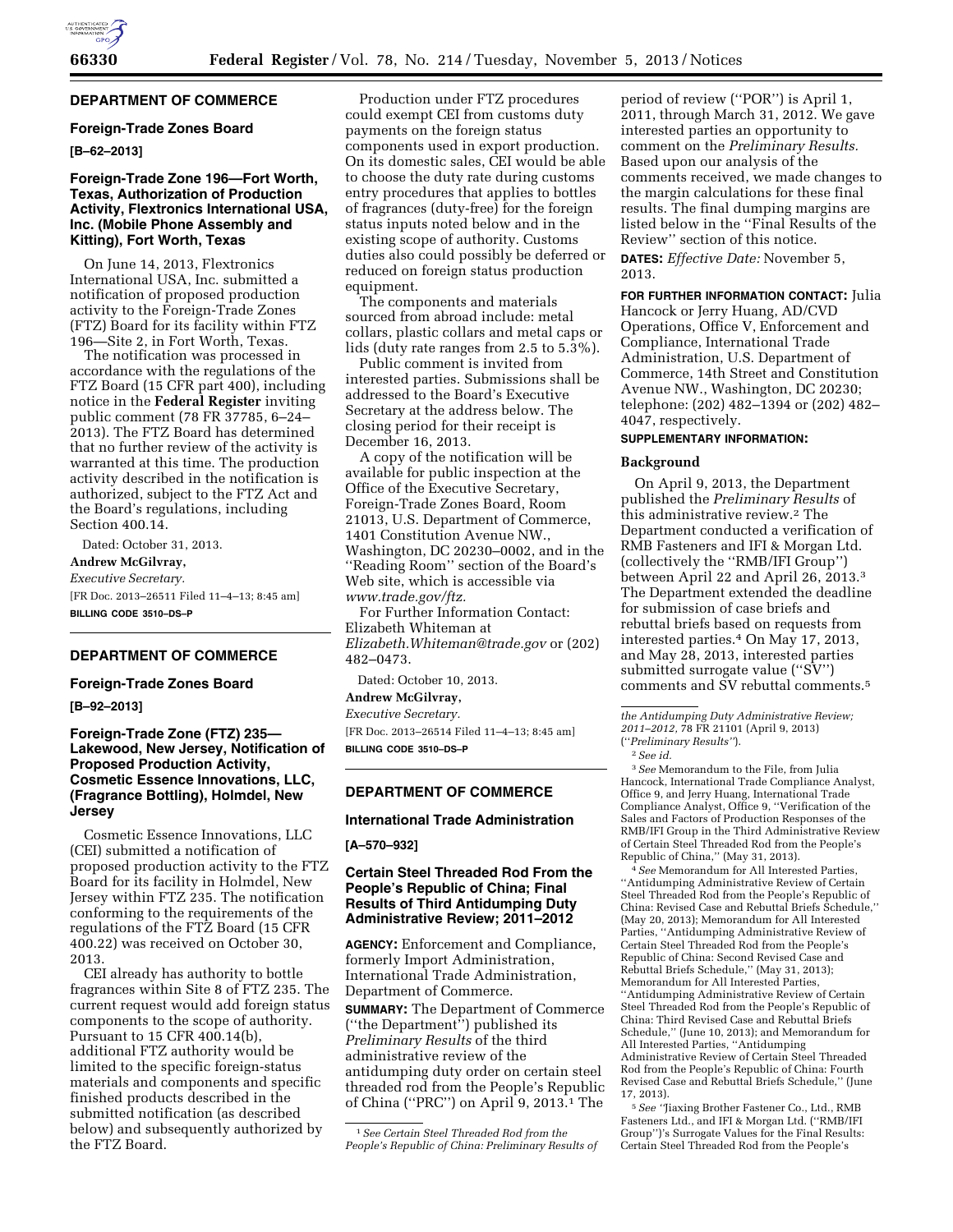On May 21, 2013, May 28, 2013, and June 19, 2013, the Department issued letters regarding a claim by the RMB/IFI Group to withhold certain factual information from release under the administrative protective order (''APO''). Petitioner 6 submitted comments on that claim, and the RMB/ IFI Group resubmitted that factual information for release under the APO.7 On June 24, 2013, and July 1, 2013, Petitioner and the RMB/IFI Group submitted case briefs and rebuttal briefs.8

On July 9, 2013, the Department extended the deadline in this proceeding by 40 days.9 On September 3, 2013, the Department extended the deadline in this proceeding by 20 days.10 As explained in the memorandum from the Assistant Secretary for Enforcement and Compliance, the Department has exercised its discretion to toll deadlines for the duration of the closure of the Federal Government from October 1, through October 16, 2013.11 Therefore, all deadlines in this segment of the

6 Vulcan Threaded Products Inc. (''Petitioner''). 7*See* Letter to RMB/IFI Group from Scot T. Fullerton, Program Manager, Office 9, ''Steel Threaded Rod from the People's Republic of China: Clear and Compelling Need to Withhold Business Proprietary Information,'' (May 21, 2013); Petitioner's Comments Concerning Respondents' Inappropriate Use of Double Bracketing: Third Administrative Review of Certain Steel Threaded Rod from the People's Republic of China, (May 28, 2013); Memorandum to James Doyle, Director, Office 9, from Evangeline Keenan, Director, APO/ Dockets Unit, ''Third Administrative Review of Certain Steel Threaded Rod from the People's Republic of China: Claim for Clear and Compelling Need to Withhold Information From Release Under Administrative Protective Order,'' (June 19, 2013); and RMB/IFI Group's Resubmit Confirmation of Public Availability of Financial Statements: Certain Steel Threaded Rod from the People's Republic of China, (June 19, 2013).

8*See* Petitioner's Case Brief (June 24, 2013); RMB/ IFI Group's Case Brief (June 24, 2013); Petitioner's Rebuttal Brief (July 1, 2013); and RMB/IFI Group's Rebuttal Brief, (July 1, 2013).

9*See* Memorandum to Christian Marsh, ''Certain Steel Threaded Rod from the People's Republic of China: Extension of Deadline for Final Results of Antidumping Duty Administrative Review,'' (July 9, 2013).

10See Memorandum to Gary Taverman, ''Certain Steel Threaded Rod from the People's Republic of China: Extension of Deadline for Final Results of Antidumping Duty Administrative Review,'' (September 3, 2013).

11*See* Memorandum for the Record from Paul Piquado, Assistant Secretary for the Enforcement and Compliance, ''Deadlines Affected by the Shutdown of the Federal Government'' (October 18, 2013).

proceeding have been extended by 16 days. If the new deadline falls on a nonbusiness day, in accordance with the Department's practice, the deadline will become the next business day. The revised deadline for the preliminary results of this review is now October 23, 2013.

#### **Scope of the Order**

The merchandise covered by the order includes steel threaded rod. The subject merchandise is currently classifiable under subheading 7318.15.5051, 7318.15.5056,12 7318.15.5090, and 7318.15.2095 of the United States Harmonized Tariff Schedule (''HTSUS''). Although the HTSUS subheading is provided for convenience and customs purposes, the written description of the merchandise is dispositive.<sup>13</sup>

# **Analysis of Comments Received**

All issues raised in the case and rebuttal briefs by parties are addressed in the Issues and Decision Memorandum, which is hereby adopted by this Notice. A list of the issues which parties raised is attached to this notice as Appendix I. The Issues and Decision Memorandum is a public document and is on file in the Central Records Unit (''CRU''), Room 7046 of the main Department of Commerce building, as well as electronically via Enforcement and Compliance's Antidumping and Countervailing Duty Centralized Electronic Service System (''IA ACCESS''). IA ACCESS is available to registered users at *[http://](http://iaaccess.trade.gov) [iaaccess.trade.gov](http://iaaccess.trade.gov)* and in the CRU. In addition, a complete version of the Issues and Decision Memorandum can be accessed directly on the internet at *[http://www.trade.gov/ia/.](http://www.trade.gov/ia/)* The signed Issues and Decision Memorandum and the electronic versions of the Issues and Decision Memorandum are identical in content.

13*See Certain Steel Threaded Rod from the People's Republic of China: Notice of Antidumping Duty Order,* 74 FR 17154 (April 14, 2009) (''*Order''*). For a full description of the scope of the *Order, see*  Memorandum to Paul Piquado, Assistant Secretary for Import Administration, from Christian Marsh, Deputy Assistant Secretary for Antidumping and Countervailing Duty Operations, Subject: Certain Steel Threaded Rod from the People's Republic of China: Issues and Decision Memorandum for the Final Results of the Third Antidumping Duty Administrative Review (October 7, 2013) (''Issues and Decision Memorandum'').

# **Determination of No Reviewable Transactions**

In the *Preliminary Results,* the Department determined that two companies had no shipments.14 These companies either reported that they had no shipments of subject merchandise to the United States or the record evidence showed that they had no shipments during the POR. As we stated in the *Preliminary Results,* our examination of shipment data from U.S. Customs and Border Protection (''CBP'') confirmed that there were no reviewable transactions made by these companies during the POR.15 Subsequent to the *Preliminary Results,* the Department did not receive any comments or information which indicated that these two companies made sales of subject merchandise to the United States during the POR. Therefore, consistent with the Department's refinement to its assessment practice in nonmarket economy (''NME'') cases, the Department finds that it is appropriate not to rescind the review in these circumstances, but, rather, to complete the review with respect to those two companies and issue appropriate instructions to CBP based on the final results of the review.16

# **Determination Not To Revoke Order in Part**

We continue to find that the RMB/IFI Group has not satisfied the requirements of 19 CFR 351.222(b).17 Thus, under section 751 of the Act, we determine not to revoke in part the order with respect to the RMB/IFI Group.

## **Changes Since the Preliminary Results**

Based on a review of the record and comments received from interested parties regarding our *Preliminary Results,* we have made certain revisions to the margin calculations for the RMB/ IFI Group.18

18*See* Issues and Decision Memorandum and the company-specific analysis memoranda. *See*  Continued

Republic of China,'' (May 17, 2013); ''Vulcan Threaded Products Inc. (''Petitioner'')'s Surrogate Value Comments: Third Administrative Review of Certain Steel Threaded Rod from the People's Republic of China,'' (May 17, 2013); and ''Petitioner's Submission of Rebuttal Surrogate Value Information: Third Administrative Review of Certain Steel Threaded Rod from the People's Republic of China,'' (May 28, 2013).

<sup>12</sup>HTSUS 7318.15.5056 was not listed in the scope for the *Preliminary Results* but should have been included in the scope. *See Certain Steel Threaded Rod from the People's Republic of China: Amended Final Results of Antidumping Duty Administrative Review; 2010–2011,* 78 FR 4389 (January 22, 2013).

<sup>14</sup>These companies are: 1) Certified Products International, Inc. (''CPI''), and 2) Jiangxi Xinyue Standard Part Co., Ltd. (''Jiaxing Xinyue''),

<sup>&</sup>lt;sup>15</sup> See Preliminary Results, 78 FR at 21102.<br><sup>16</sup> See Non-Market Economy Antidumping

*Proceedings: Assessment of Antidumping Duties,* 76 FR 65694 (October 24, 2011) (''*NME Antidumping Proceedings''*).

<sup>17</sup>*See* Issues and Decision Memorandum at Comment 8. The Department recently published a final rule amending this section of its regulations concerning the revocation of antidumping and countervailing duty orders in whole or in part, but that final rule does not apply to this administrative review. *See Modification to Regulation Concerning the Revocation of Antidumping and Countervailing Duty Order,* 77 FR 29875 (May 21, 2012). Reference to 19 CFR 351.222(b) thus refers to the Department's regulations in effect prior to June 20, 2012.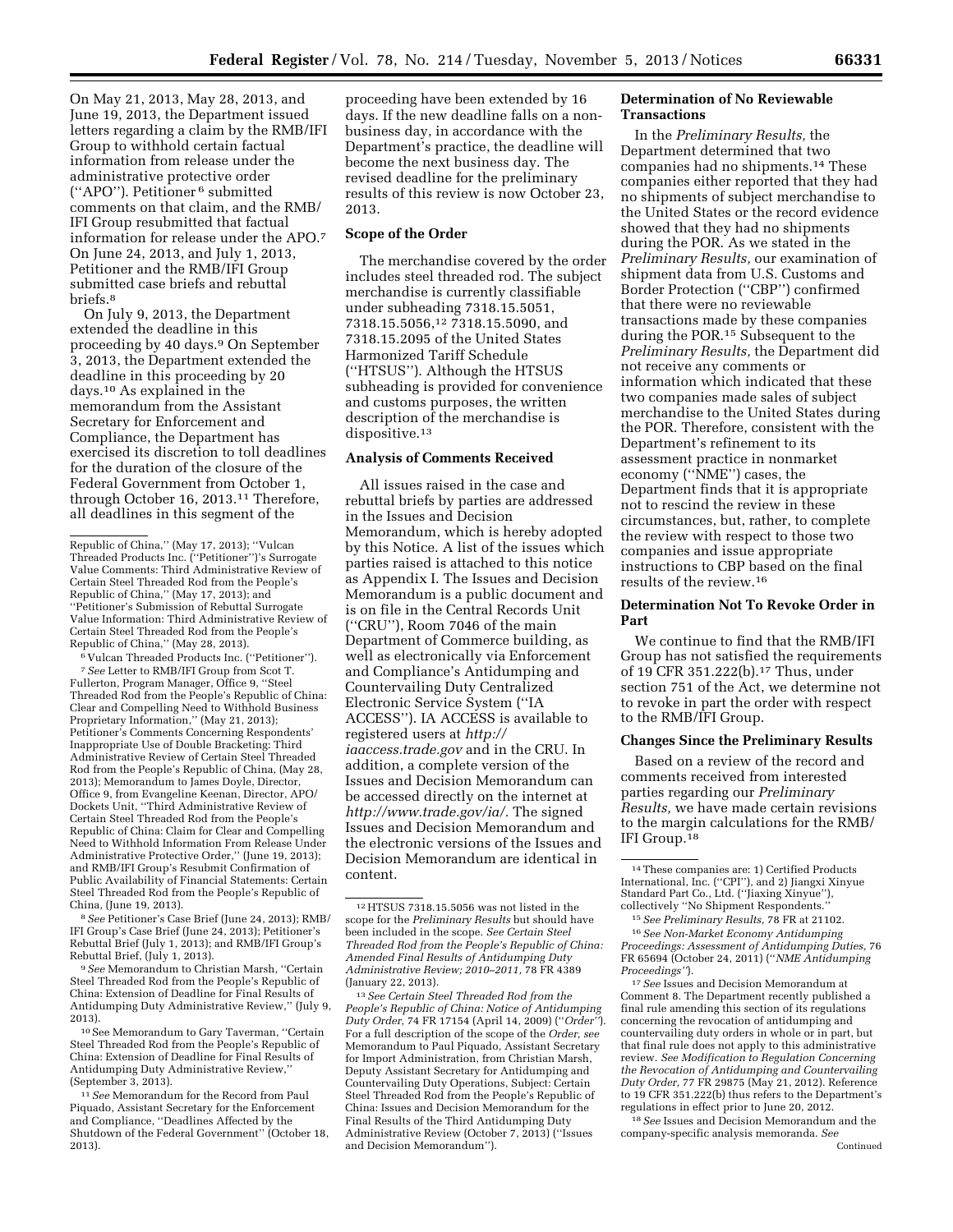## **Separate Rates**

In our *Preliminary Results,* we determined that the RMB/IFI Group and Zhejiang New Oriental Fastener Co., Ltd. (''Zhejiang New Oriental'') met the criteria for separate rate status.19 We have not received any information since the issuance of the *Preliminary Results*  that provides a basis for reconsideration of this determination. Therefore, the Department continues to find that these companies meet the criteria for separate rate status.

# **Rate for Non-Selected Companies**

Zhejiang New Oriental was not selected for individual review but, as explained above, meets the criteria for separate rate status. As in the *Preliminary Results,* we have assigned Zhejiang New Oriental the rate calculated for the mandatory respondent (*i.e.,* the RMB/IFI Group). The RMB IFI Group's rate is not zero, *de minimis,* or based entirely on facts available.20 For the final results, we continue to find this approach to be consistent with section 735(c)(5) of the Act and the Department's practice.21

#### **PRC-Wide Rate and PRC-Wide Entity**

For the PRC-Wide Entity, the Department in the *Preliminary Results*  assigned the rate of 206 percent, the only rate ever determined for the PRCwide entity in this proceeding.<sup>22</sup> Because this rate is the same as the PRC-Wide rate from previous segments in this proceeding and nothing on the record of the instant review calls into question the reliability of the PRC-Wide rate, we find it appropriate to continue to apply the PRC-Wide rate of 206 percent.23

In the *Preliminary Results,* the Department determined that those companies which did not demonstrate eligibility for a separate rate are properly considered part of the PRC-Wide Entity.24 Since the *Preliminary* 

20*See Preliminary Results,* and accompanying Decision Memorandum at 7. *See also Fourth Administrative Review of Certain Frozen Warmwater Shrimp From the People's Republic of China: Preliminary Results, Preliminary Partial Rescission of Antidumping Duty Administrative Review and Intent Not To Revoke, In Part,* 75 FR 11855, 11859 (March 12, 2010).

21*See Preliminary Results,* 78 FR at 21101. 22*See Preliminary Results,* 78 FR at 21103, and

accompanying Decision Memorandum at 7–8. 23*See STR Final Determination,* 74 FR at 8910.

24*See Preliminary Results,* 78 FR at 21102, and accompanying Decision Memorandum at 7–8.

*Results,* none of these companies submitted comments regarding these findings. Therefore, we continue to treat these companies as part of the PRC-Wide Entity.25

Additionally, in the *Preliminary Results,* for five companies,26 the Department found that, while the request for review had been withdrawn, none of these five companies had a separate rate. Accordingly, these five companies remained part of the PRCwide entity, which remained under review for the *Preliminary Results.*27 Thus, the Department did not rescind the review for each of these five companies for the *Preliminary Results.*  Since the *Preliminary Results,* no party has presented any information to the contrary and thus, these five companies remain part of the PRC-wide entity, which remains under review for the final results.

# **Final Results of the Review**

The dumping margins for the POR are as follows:

| Exporter                                                                                                              | Weighted-<br>average<br>margin<br>(percent) |
|-----------------------------------------------------------------------------------------------------------------------|---------------------------------------------|
| (1) Jiaxing Brother Standard<br>Part Co., Ltd., IFI & Morgan<br>Ltd. and RMB Fasteners Ltd.<br>(collectively "RMB/IFI |                                             |
| Group")                                                                                                               | 19.54                                       |
| (2) Zhejiang New Oriental Fas-<br>tener Co., Ltd                                                                      | *19.54                                      |

#### **Assessment Rates**

The Department will determine, and CBP shall assess, antidumping duties on all appropriate entries covered by this review. The Department intends to issue assessment instructions to CBP 15 days after the publication date of these final results of this review. In accordance with 19 CFR 351.212(b)(1), we are calculating importer- (or customer-) specific assessment rates for the merchandise subject to this review. For any individually examined respondent whose weighted-average dumping margin is above de minimis (*i.e.,* 0.50 percent), the Department will calculate importer-specific assessment rates on the basis of the ratio of the total amount of dumping calculated for the importer's examined sales and the total entered

value of sales.28 We will instruct CBP to assess antidumping duties on all appropriate entries covered by this review when the importer-specific assessment rate is above *de minimis.*  Where either the respondent's weightedaverage dumping margin is zero or *de minimis,* or an importer-specific assessment rate is zero or *de minimis,*  we will instruct CBP to liquidate the appropriate entries without regard to antidumping duties.

For Zhejiang New Oriental Fastener Co., Ltd., the company receiving a separate rate that was not selected for individual review, we will assign an assessment rate based on the rate we calculated for the mandatory respondent whose rate was not *de minimis,* as discussed above. We intend to instruct CBP to liquidate entries containing subject merchandise exported by the PRC-wide entity at the PRC-wide rate.

The Department recently announced a refinement to its assessment practice in NME cases. Pursuant to this refinement in practice, for entries that were not reported in the U.S. sales databases submitted by companies individually examined during this review, the Department will instruct CBP to liquidate such entries at the NME-wide rate. In addition, if the Department determines that an exporter under review had no shipments of the subject merchandise, any suspended entries that entered under that exporter's case number (*i.e.,* at that exporter's rate) will be liquidated at the NME-wide rate. For a full discussion of this practice, *see NME Antidumping Proceedings.* 

# **Cash Deposit Requirements**

The following cash deposit requirements will be effective upon publication of the final results of this administrative review for shipments of the subject merchandise from the PRC entered, or withdrawn from warehouse, for consumption on or after the publication date, as provided by section 751(a)(2)(C) of the Act: (1) For the RMB/ IFI Group and Zhejiang New Oriental Fastener Co., Ltd., the cash deposit rate will be that established in the final results of this review; (2) for previously investigated or reviewed PRC and non-PRC exporters that received a separate rate in a prior segment of this proceeding, the cash deposit rate will continue to be the existing exporterspecific rate; (3) for all PRC exporters of subject merchandise that have not been found to be entitled to a separate rate,

Memorandum to the File, ''Analysis for the Final Results of the Third Administrative Review of Certain Steel Threaded Rod from the People's Republic of China: RMB/IFI Group,'' (October 7, 2013).

<sup>19</sup>*See Preliminary Results,* 78 FR at 21101 and accompanying Decision Memorandum at 4–6.

<sup>&</sup>lt;sup>25</sup> See Appendix II.<br><sup>26</sup> On July 26, 2012, Vulcan Threaded Products Inc. (''Petitioner'') timely withdrew its request for review for five companies: (1) Autocraft Industry Ltd.; (2) Autocraft Industry (Shanghai) Ltd.; (3) Fuda Xiongzhen Machinery Co., Ltd.; (4) Shanghai Furen International Trading; and (5) Shanghai Printing and Packaging Machinery Corp. No other <sup>27</sup> See Preliminary Results, 78 FR at 21101.

<sup>28</sup>*See Antidumping Proceedings: Calculation of the Weighted-Average Dumping Margin and Assessment Rate in Certain Antidumping Proceedings: Final Modification,* 77 FR 8101 (February 14, 2012).